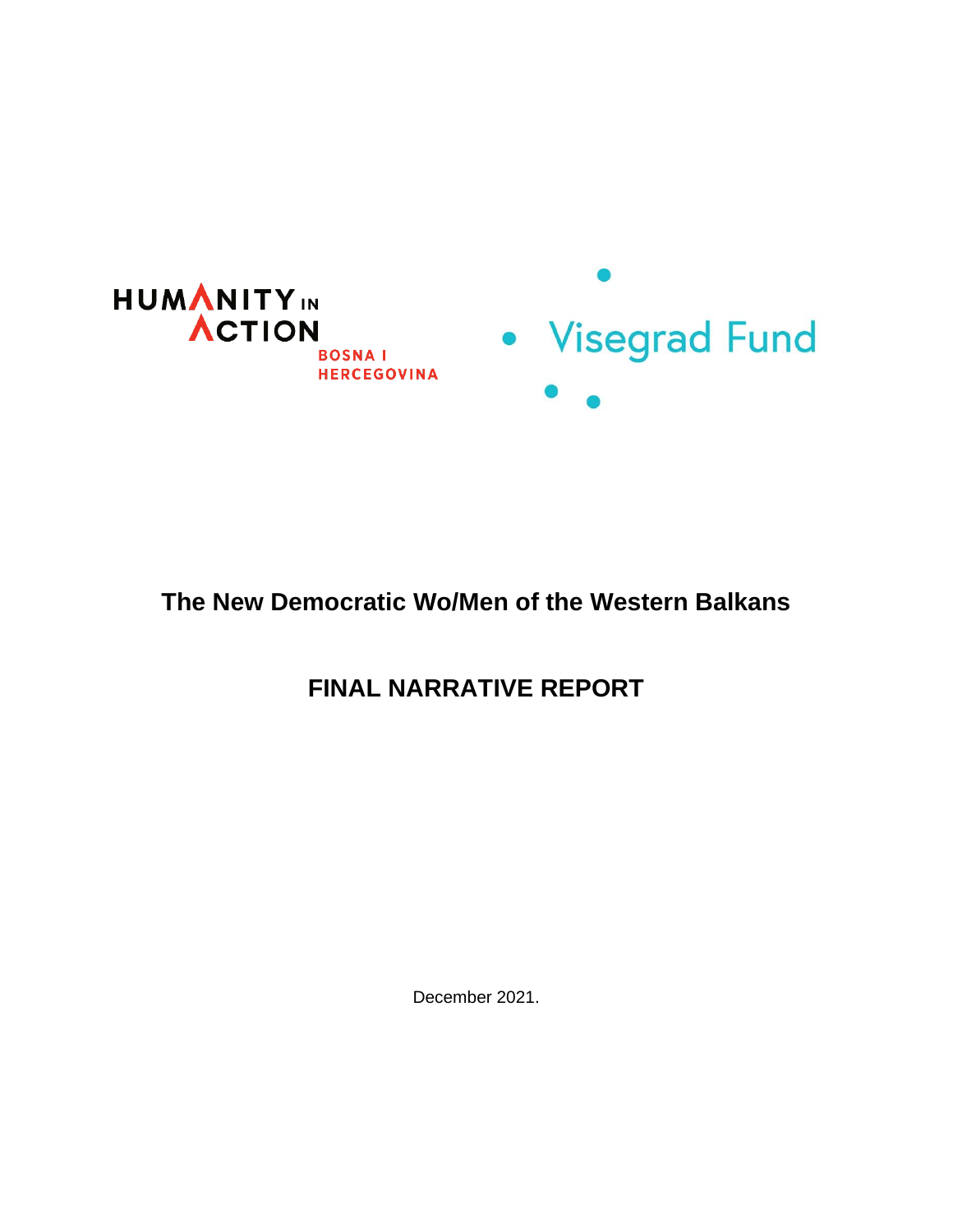The aim of the project was to increase the interest of young people in democratic processes and how they can contribute to their community. In our previous work with the young people, we had often heard that they had solutions and ideas but those remained unheard of. As initially suggested, young people are passionate about actual political and social issues, but this does not necessarily transform into votes. The project wanted to give the youth in BiH, Montenegro and North Macedonia a voice and platform to propose their solutions to fictitious, yet real issues. In order not to remove the mental restrictions given by real countries, the youth developed their own countries based on characteristics given by the mentors. The characteristics resembled the six Western Balkan countries.

## **>> Specific results**

Increased interest of young people from project countries in participation in decision-making and democratic processes.

The setup of project activities aims to popularize democratic processes among youth and to motivate them to take an active part in decision-making in their societies. The project also aims at sharing knowledge about democratic processes and thus raising understanding among young people in the order they are more capable of making qualified political decisions based on a better understanding of their needs as citizens of project countries.

The aim of the project was to increase the interest of young people in democratic processes and how they can contribute to their community. In our previous work with the young people, we had often heard that they had solutions and ideas but those remained unheard of. As initially suggested, young people are passionate about actual political and social issues, but this does not necessarily transform into votes. The project wanted to give the youth in BiH, Montenegro and North Macedonia a voice and platform to propose their solutions to fictitious, yet real issues. In order not to remove the mental restrictions given by real countries, the youth developed their own countries based on characteristics given by the mentors. The characteristics resembled the six Western Balkan countries.

Within the project, the participants developed their fictitious countries, and stemming from the lectures during the workshops, they learned how to govern a country which has helped them better understand the functioning of current democracies. The participants learned not only about democratic processes and the importance of active participation in them but also about leadership, project management, human rights, the role of civil society, media, business sector, and their role within a democratic society. The participants are now better equipped to understand the processes around them and use the knowledge and the skills. 106 young people who participated in this project are now better prepared to comprehend the democratic processes in their real countries and are ready to participate in solution-making and democratic processes in their communities. The participants have been taught about the importance of European integration and that no country exists in a political vacuum and that the processes on domestic turf are closely connected to international happenings.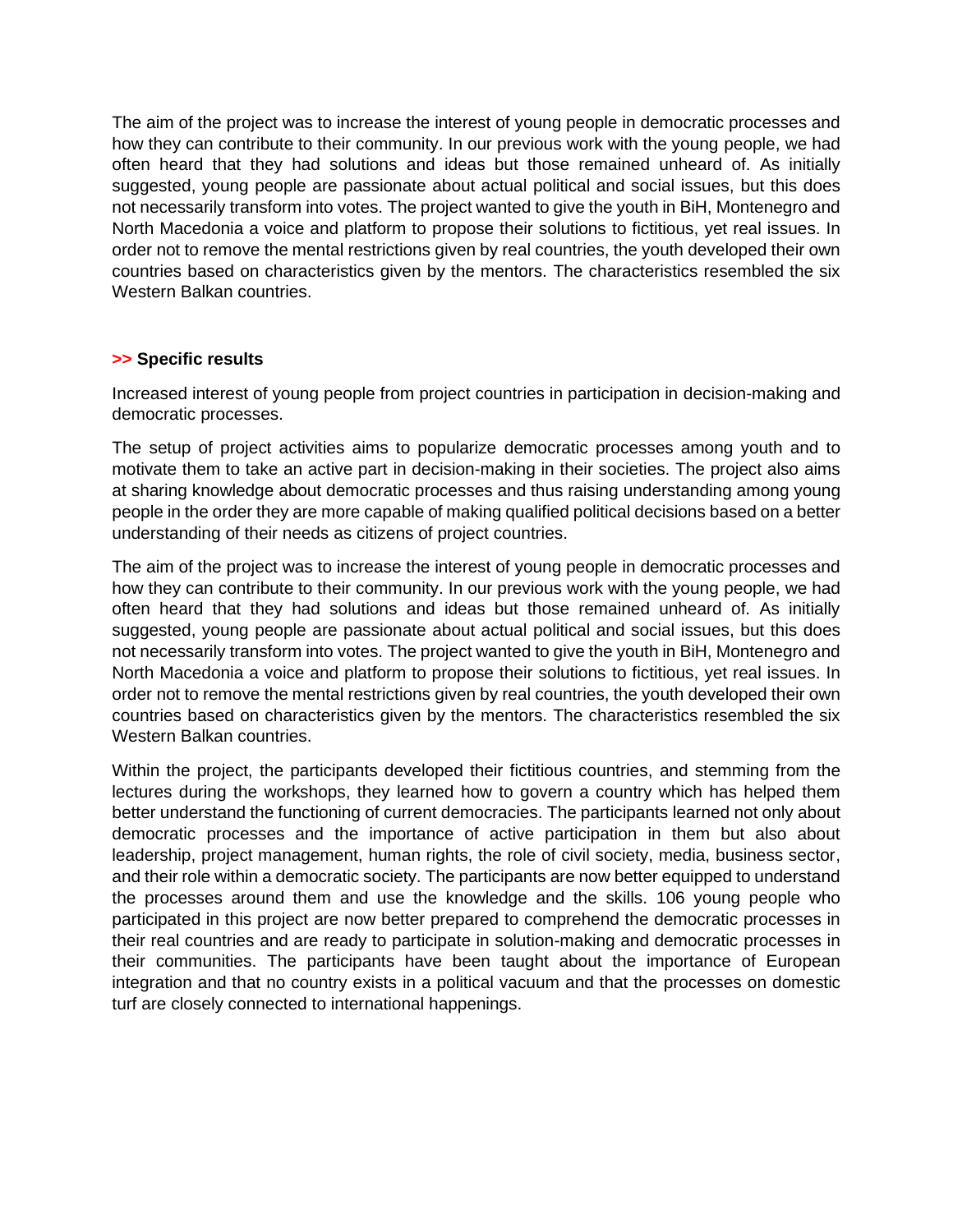## **>> First International Online Meeting**

#### 19/02/2021–21/02/2021

During the workshop, 50 young people participated in the event from BiH, Montenegro, and North Macedonia, and learned about the following topics: Pillars of Democracy; Democratic challenges in multi-ethnic societies; Political polarisation as a threat to democracy; Legislation shaping the business environment; Gender-based politics; Division of powers – comparative politics; Lobbying I; Lobbying II – a case study on international cooperation in lobbying (education). The participants also distributed an outline of 6 fictional countries with the basic characteristics.

The partners from Montenegro and North Macedonia coordinated the participants' participation at the event. All organizations provided relevant experts to cover the pre-agreed topics during the training. The strong point was a diversification of topics since the experts were from V4 and the WB.

## **>> Participants' teamwork - 2nd national rounds**

#### 22/02/2021–22/04/2021

Under the online mentorship of mentors from all the partner organizations, the teams worked on two tasks: first, they invented their fictional countries based on the characteristics given by the project consortium. The focus was on the diversity of the roles within a state, such as government, political opposition, civil sector, media, business sector, etc. Once they had developed their countries, the participants were given a second task which they should solve from the perspective of their own country.

As a result, we had 17 fictional countries (6 prototypes) that were governed by young people. The participants elaborated the countries' constitution, flag, anthem, the position of different actors in great detail.

The partners from all organizations provided a mentor to guide the participants. The strong point was a diversification of topics since the experts were from V4 and the WB, as well as that no expert was mentoring the participants from his/her country. Moreover, the mentors shared their experiences from the sessions with groups among each other and consulted further with each other to request similar results from each team. The mentoring was done via individually scheduled Zoom meetings between the mentor and group within a set timeframe.

#### **>> 2nd International Online Meeting**

#### 07/05/2021–09/05/2021

During the first part of the workshop, the participants covered the following topics: 1. Human rights and human wrongs, 2. The civil sector as a watchdog of democracy, 3. Public speaking, rhetorics, and persuasion in elections, 4. Innovative public management, 5. Tools for inclusive decisionmaking, 6. Guide to selling your ideas, 7. Public finances and the state budget. During the workshop, the participants also had online negotiations from the perspective of their fictitious countries and had to negotiate the international financial help for "Ereb" communities.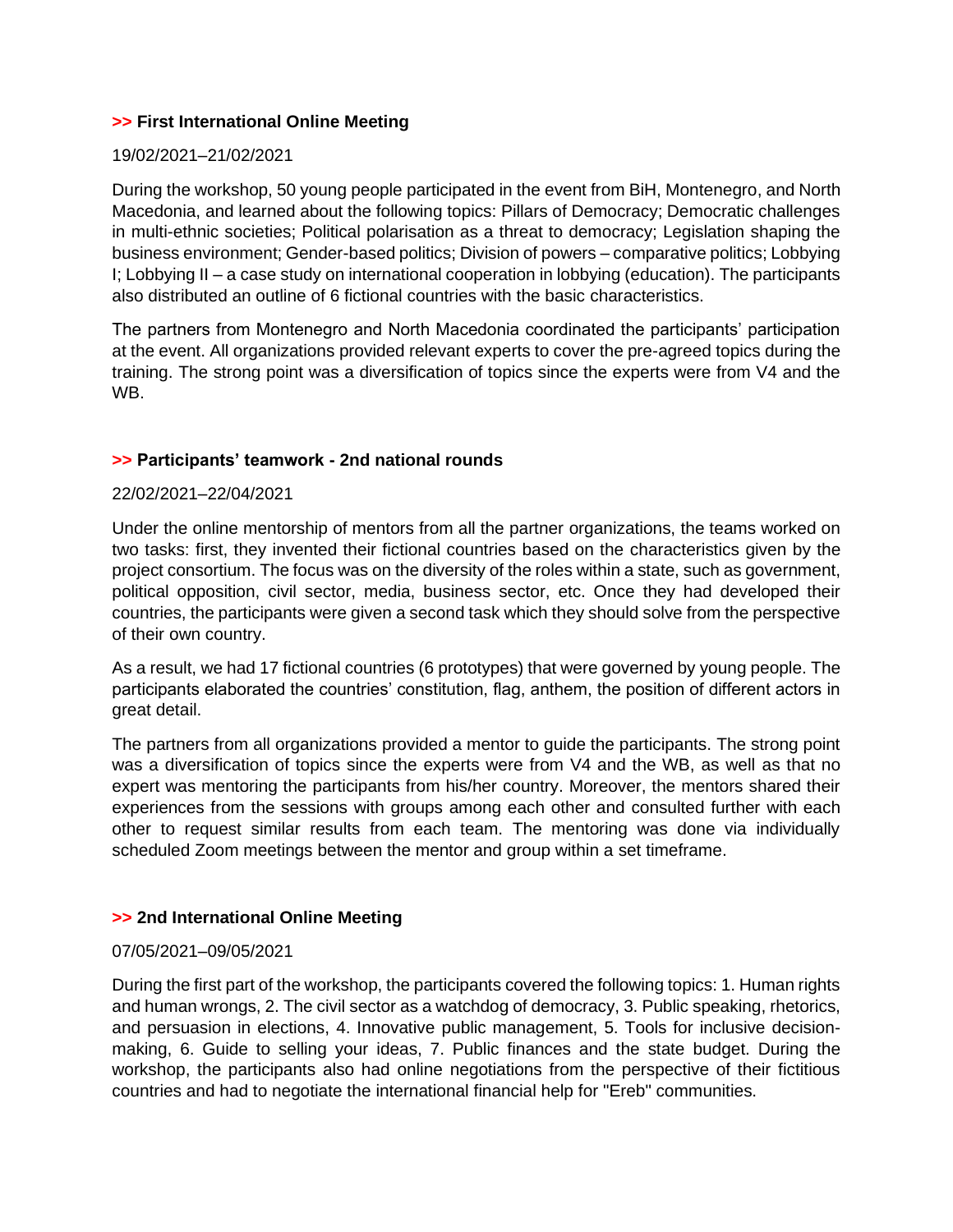The event and each lecture were shared at HIA BIH Facebook profile: https://www.facebook.com/hiabih and Twitter profile as well as partner organizations' social media accounts: ALFA Centar: https://www.facebook.com/alfacentarniksic and https://twitter.com/ALFACentarNK Euro-Atlantic Council of Macedonia: https://www.facebook.com/EACMacedonia andhttps://twitter.com/ATA\_Macedonia Strategic Analysis: https://www.facebook.com/StrategicAnalysisSK and https://twitter.com/StratAnalysisSK

The partners from Montenegro and North Macedonia coordinated the participants' participation at the event. All organizations provided relevant experts. The strong point was a diversification of topics since the experts were from V4 and the WB.

## **>> Participants' teamwork - 3rd national rounds**

## 10/05/2021–10/05/2021

During their last national round, the participants solved the issue of pandemics from the point of view of their fictitious countries. Under the mentorship from the partner organizations, the participants considered a real-life event to which they could provide solutions from their position. It provided the project consortium with a unique insight into the solutions to the current pandemics that the young people proposed. Also, the final national round was preparation for the final simulation to which only the selected team representatives were invited.

The solutions to the pandemic from the perspective of fictitious governments were an internal part of the project and were not public. However, the project consortium used them as a basis for the final in-person workshop and meeting with the stakeholders in Sarajevo (July 2021).

The partners from all organizations provided a mentor to guide the participants. The strong point was a diversification of topics since the experts were from V4 and the WB, as well as that no expert was mentoring the participants from his/her country.

## **>> Third international Online Meeting**

## 10/05/2021–10/05/2021

During the last workshop, the participants learned about the following topics: 1. Fake news and disinformation, 2. Situational analysis, 3. Active listening, 4. Building a stakeholdersmap, 5. People and event management, 6. Argumentation, and 7. NGOs and CSOs project management. One part of the workshop was dedicated to a simulation of negotiations during which the participants had to negotiate a common strategy of all their countries to the international community. The participants learned how to negotiate, about the practice of shadow diplomacy. The final meeting included a meeting with the stakeholders where the participants had an opportunity to present and discuss their ideas with the representatives of embassies, international organizations, the NGO sector, and foreign youth activists.